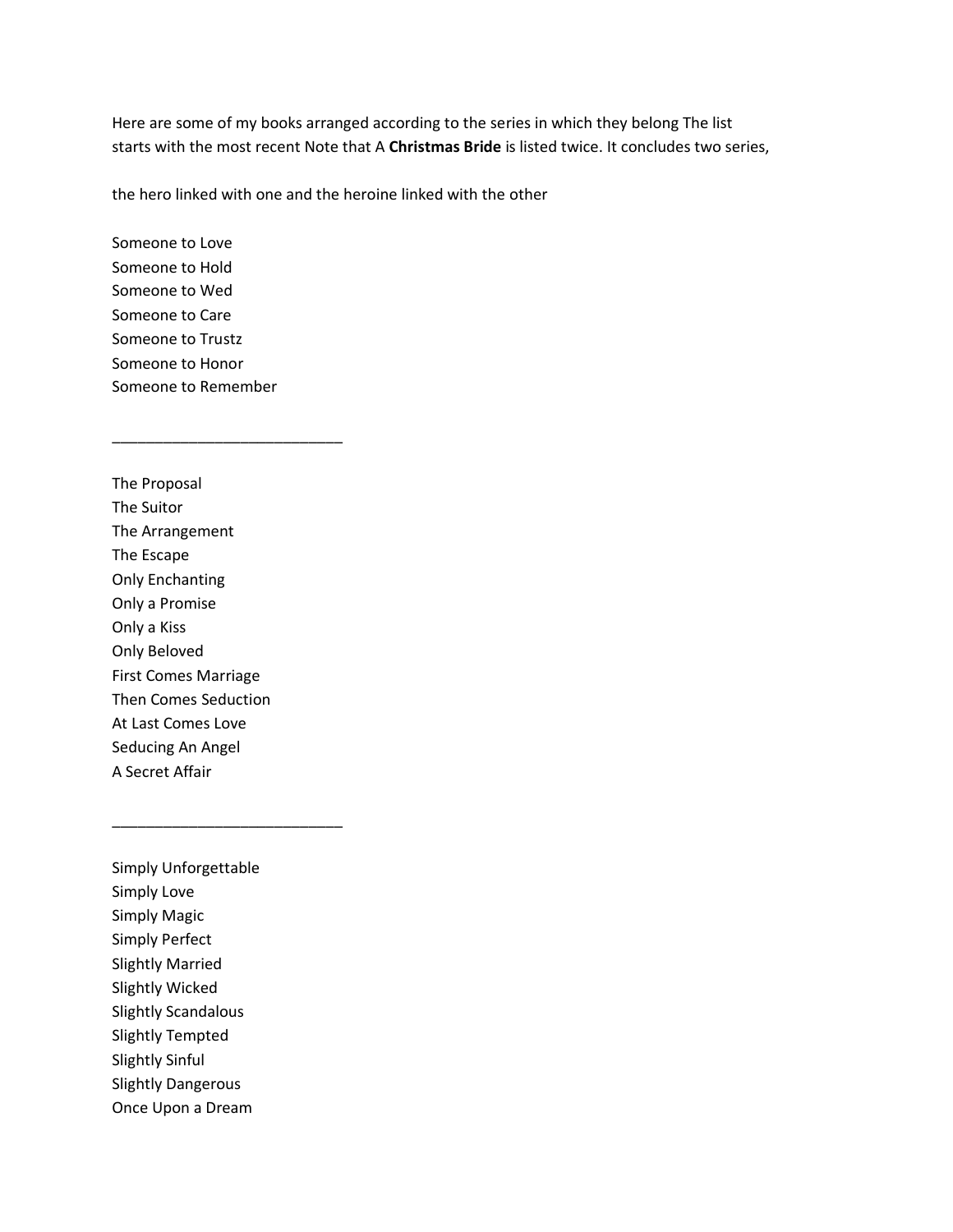One Night For Love A Summer to Remember The Proposal

\_\_\_\_\_\_\_\_\_\_\_\_\_\_\_\_\_\_\_\_\_\_\_\_\_\_\_

\_\_\_\_\_\_\_\_\_\_\_\_\_\_\_\_\_\_\_\_\_\_\_\_\_\_\_

\_\_\_\_\_\_\_\_\_\_\_\_\_\_\_\_\_\_\_\_\_\_\_\_\_\_\_

\_\_\_\_\_\_\_\_\_\_\_\_\_\_\_\_\_\_\_\_\_\_\_\_\_\_\_

\_\_\_\_\_\_\_\_\_\_\_\_\_\_\_\_\_\_\_\_\_\_\_\_\_\_\_

\_\_\_\_\_\_\_\_\_\_\_\_\_\_\_\_\_\_\_\_\_\_\_\_\_\_\_

\_\_\_\_\_\_\_\_\_\_\_\_\_\_\_\_\_\_\_\_\_\_\_\_\_\_\_

More Than A Mistress No Mans Mistress The Secret Mistress

Heartless Silent Melody

Indiscreet Unforgiven Irresistible

Courting Julia Dancing With Clara Tempting Harriet Dark Angel Lord Carews Bride The Famous Heroine The Plumed Bonnet A Christmas Bride

The Ideal Wife A Precious Jewel A Christmas Bride

The Gilded Web